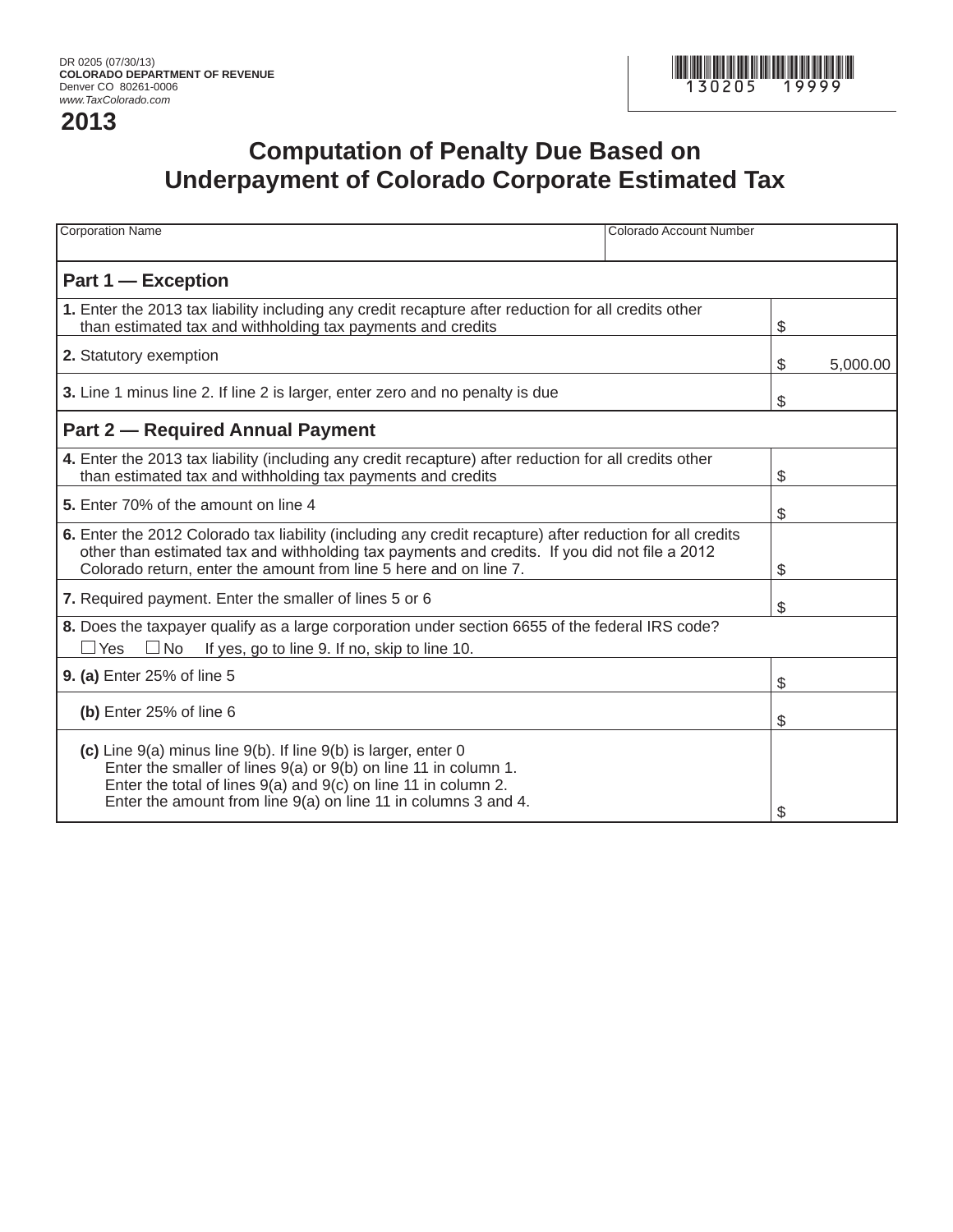

| <b>Part 3 - Penalty Computation</b>                                                                                                               |              |     |       |       |  |  |
|---------------------------------------------------------------------------------------------------------------------------------------------------|--------------|-----|-------|-------|--|--|
| 10. Enter payment due dates                                                                                                                       |              |     |       |       |  |  |
| 11. Divide the amount on line 7 by four or<br>enter the payments due from line 9 or 29                                                            | \$           | \$  | \$    | \$    |  |  |
| 12. Amounts paid in estimated or withholding tax                                                                                                  | $\mathbb{S}$ | \$  | \$    | \$    |  |  |
| 13. Overpayment (on line 15) from preceding<br>period                                                                                             |              | \$  | \$    | \$    |  |  |
| 14. Total of lines 12 and 13                                                                                                                      | \$           | \$  | \$    | \$    |  |  |
| 15. Underpayment (line 11 minus line 14) or<br><overpayment> (line 14 minus line 11)</overpayment>                                                | \$           | \$  | \$    | \$    |  |  |
| 16. Date of payment or December 31, 2013,<br>whichever is earlier                                                                                 |              |     |       |       |  |  |
| 17. Number of days from due date of payment<br>to date on line 16                                                                                 |              |     |       |       |  |  |
| 18. Underpayment on line 15 multiplied by 6%<br>multiplied by number of days on line 17<br>divided by 365                                         | \$           | \$  | \$    | \$    |  |  |
| 19. Date of payment or due date of return,<br>whichever is earlier                                                                                |              |     |       |       |  |  |
| 20. Number of days from December 31, 2013,<br>or due date of payment, whichever is later,<br>to date on line 19                                   |              |     |       |       |  |  |
| 21. Underpayment on line 15 multiplied by 6%<br>multiplied by number of days on line 20<br>divided by 365                                         | \$           | \$  | \$    | \$    |  |  |
| 22. Total penalty. Add all amounts on lines 18 and 21. Include this amount as estimated<br>tax penalty on line 29, Form 112                       | \$           |     |       |       |  |  |
| Part 4 - Annualized Installment Method Schedule                                                                                                   |              |     |       |       |  |  |
| 23. Ending date of annualization period                                                                                                           |              |     |       |       |  |  |
| 24. Colorado taxable income computed<br>through the date on line 23                                                                               | \$           | \$  | \$    | \$    |  |  |
| 25. Annualization Factor                                                                                                                          | 4            | 2.4 | 1.5   | 1.091 |  |  |
| 26. Annualized taxable income.<br>Line 24 multiplied by line 25                                                                                   | \$           | \$  | \$    | \$    |  |  |
| 27. Line 26 multiplied by 4.63%                                                                                                                   | \$           | \$  | \$    | \$    |  |  |
| 28. Applicable percentage                                                                                                                         | 17.5%        | 35% | 52.5% | 70%   |  |  |
| 29. Installment payment due. Line 27 multiplied<br>by line 28, minus amounts entered on line 29<br>in earlier quarters. Enter here and on line 11 | \$           | \$  | \$    | \$    |  |  |